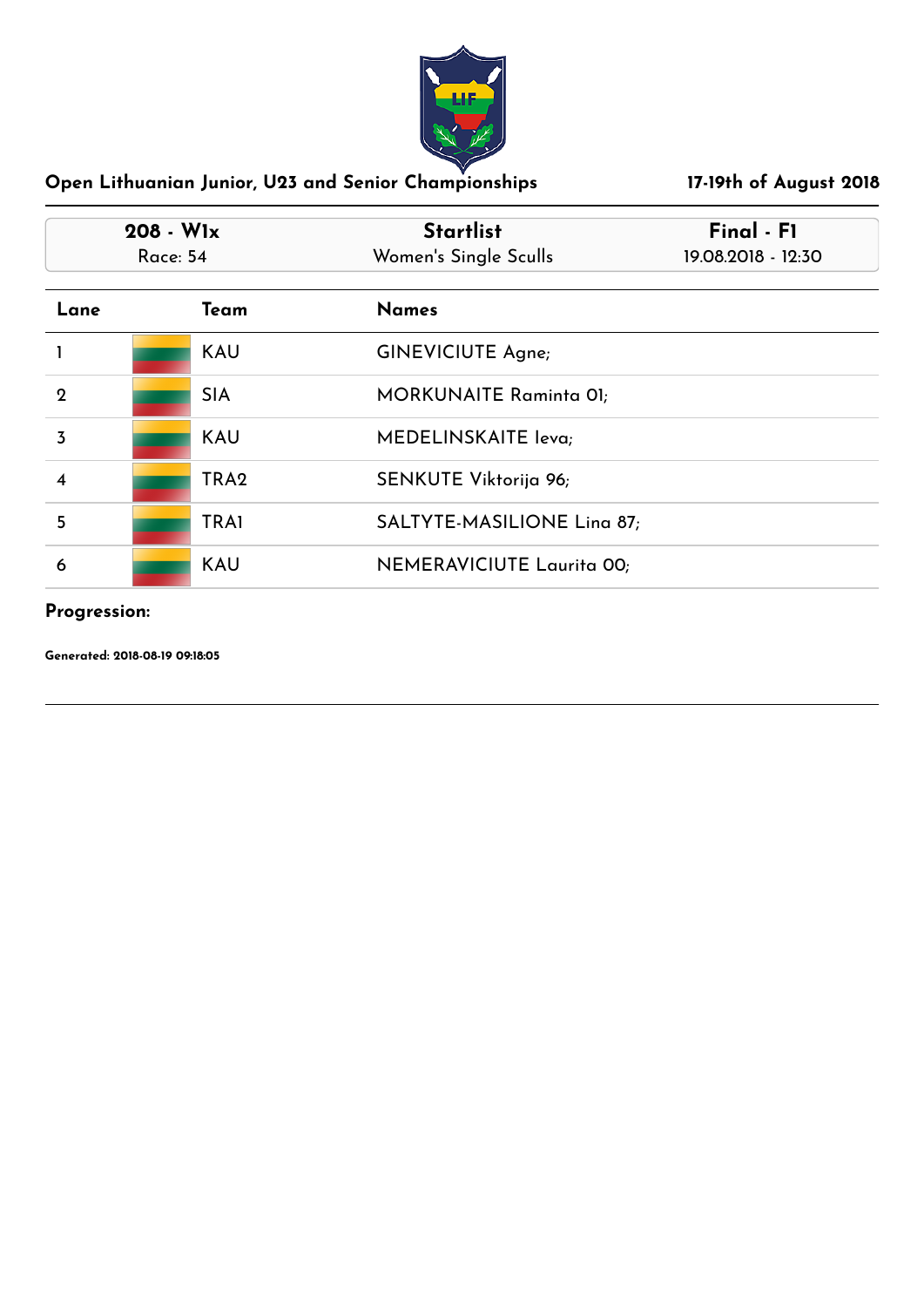

| $209 - M4x$<br>Race: 55 |                  | Final - F1<br><b>Startlist</b><br>Men's Quadruple Sculls<br>$19.08.2018 - 12:40$           |  |
|-------------------------|------------------|--------------------------------------------------------------------------------------------|--|
| Lane                    | Team             | <b>Names</b>                                                                               |  |
|                         | LTU <sub>3</sub> | VAITKEVICIUS Martynas 01; JAKUBAUSKAS Rokas 02;<br>MAROCKA Domantas 00; KIRDA Paulius 02;  |  |
| $\Omega$                | <b>FIN</b>       | HELMI Antton 94; JOUSIMO Joonas 95; KIVISTO Theodor<br>88; ZINI Jacopo 90;                 |  |
| 3                       | KAU <sub>2</sub> | FOMINS Andrius 01; CAPSKAS Jokubas 01;<br>STARKEVICIUS Lukas 00; STASKEVICIUS Algirdas 00; |  |
| 4                       | <b>KAU1</b>      | CERNIUS Algirdas 01; JUSKEVICIUS Povilas 03;<br>JANKAUSKAS Benas 01; CERNIUS Eigirdas 01;  |  |
| 5                       | <b>LTUI</b>      | NEMERAVICIUS Dovydas 96; RITTER Saulius;<br>MASCINSKAS Rolandas; ADOMAVICIUS Aurimas 93;   |  |

**Progression:**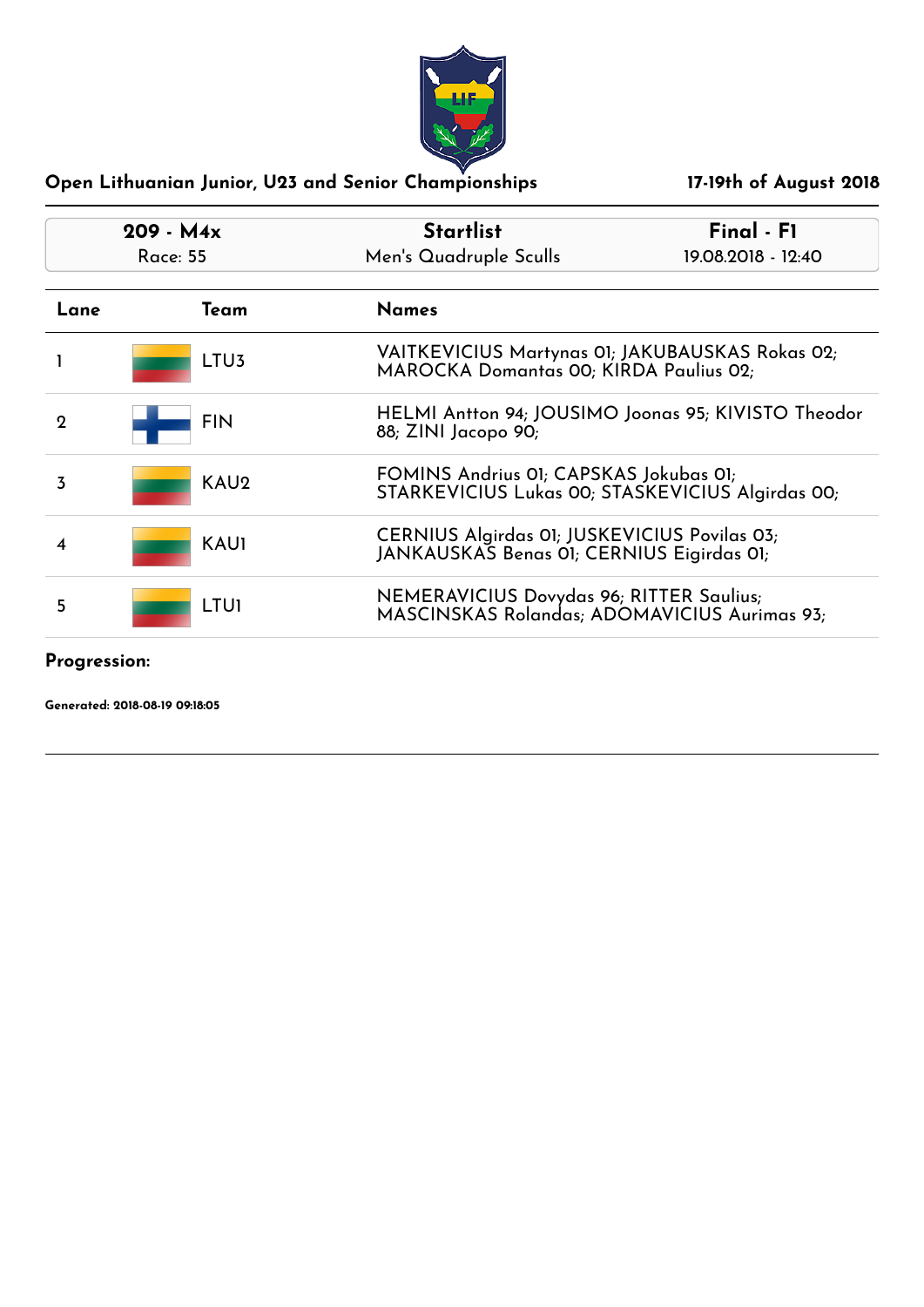

| $210 - W2$<br><b>Race: 56</b> |        | Final - F1<br><b>Startlist</b><br>Women's Pair<br>19.08.2018 - 12:50 |  |
|-------------------------------|--------|----------------------------------------------------------------------|--|
| Lane                          | Team   | <b>Names</b>                                                         |  |
| $\mathbf 2$                   | TR-OG3 | PUTNAITE Vilmante 02; SARKAUSKAITE Gabija 02;                        |  |
|                               | TR-OG2 | OVERLINGAITE Laura 00; BARKUTE Ingrida 00;                           |  |
|                               | TR-OG1 | <b>KRALIKAITE Kamile 01; URBONAITE Vytaute 00;</b>                   |  |

# **Progression:**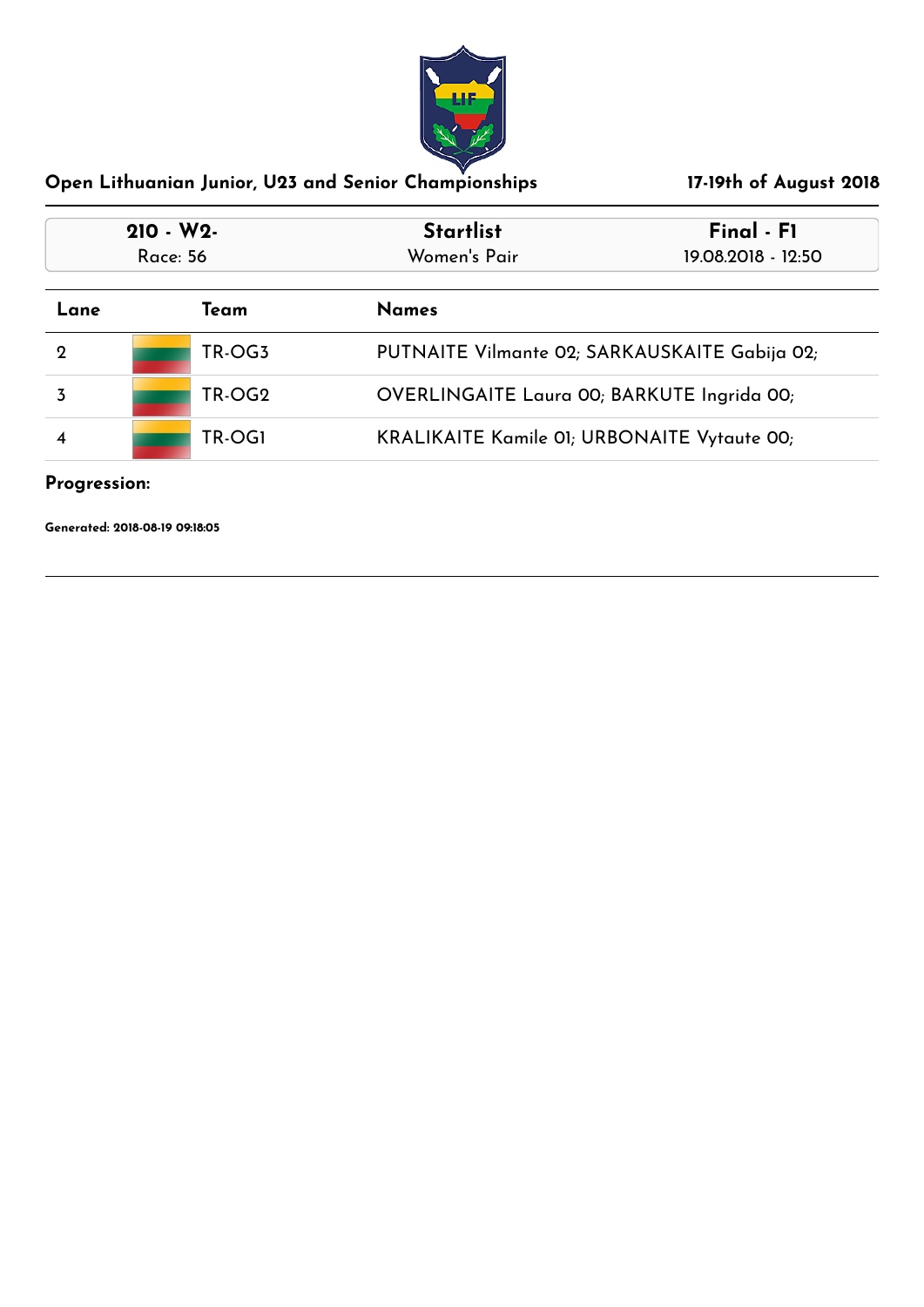

| $211 - M8+$<br>Race: 57 |                  | <b>Startlist</b><br>Men's Eight                                                                                                                                                                                                     | Final - F1<br>19.08.2018 - 13:00 |
|-------------------------|------------------|-------------------------------------------------------------------------------------------------------------------------------------------------------------------------------------------------------------------------------------|----------------------------------|
| Lane                    | Team             | <b>Names</b>                                                                                                                                                                                                                        |                                  |
| 2                       | <b>LTUI</b>      | KAMARAUSKAS Karolis 95; KELMELIS Armandas 98;<br>STANKUNAS Povilas 97; BIELIAUSKAS Giedrius 97;<br><b>JUSKEVICIUS Mantas 98; ILONIS Saulius 97;</b><br>STANKUNAS Dovydas 00; STANKUNAS Domantas 00;<br><b>STRIUPKUTE Patricija;</b> |                                  |
| 3                       | KIC <sub>2</sub> | KUNDROTAS Vilius 02; RAZMA Ramunas 01; GRIKPEDIS<br>Vilius 02; NAGYS Aronas 01; MIKELIONIS Aras 00;<br><b>VOLKOVAS Benas 01; LOGVINOVAS Gustas 03;</b><br>VENCKUS Valdas 00; KRISCIUNAS Ugnius 05;                                  |                                  |
|                         | KIC1             | BENDZIUS Rokas; VAICIUS Justas 04; STANCIKAS Jonas;<br>ROMERIS Deimantas 03; DVARIONIS Nojus 03; TUBIS<br>Zygimantas 01; BABARSKAS Linas 03; URBONAS Ignas<br>03; RUBINAS Povilas 03;                                               |                                  |

**Progression:**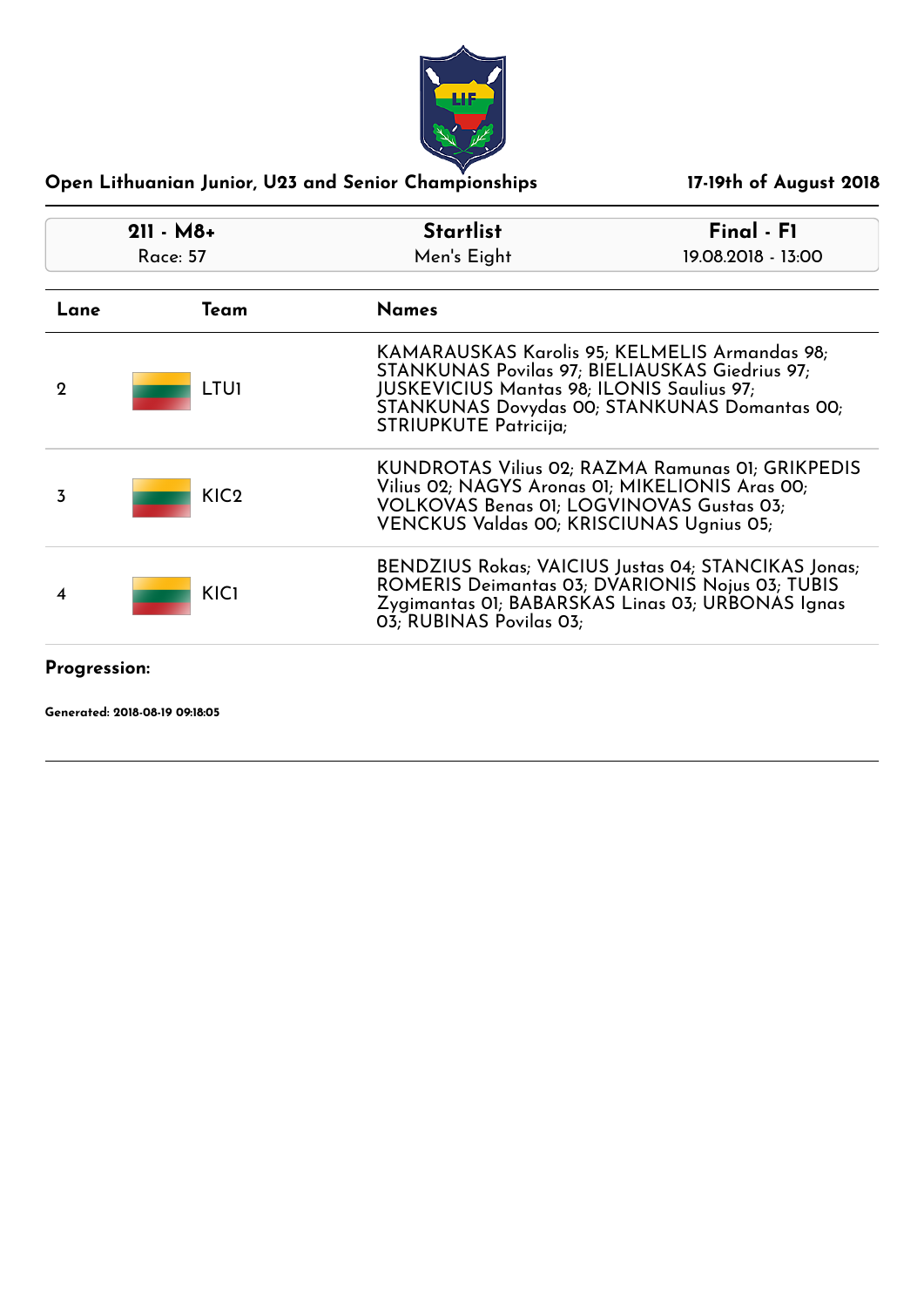

| $212 - W2x$<br><b>Race: 58</b> |  |                  | <b>Startlist</b><br>Women's Double Sculls   | Final - F1<br>19.08.2018 - 13:10                 |  |
|--------------------------------|--|------------------|---------------------------------------------|--------------------------------------------------|--|
| Lane                           |  | Team             | <b>Names</b>                                |                                                  |  |
|                                |  | LTU <sub>2</sub> |                                             | SALTYTE-MASILIONE Lina 87; SENKUTE Viktorija 96; |  |
| 2                              |  | LAT              |                                             | BOLE Evita 90; SVIRSKA Olga 86;                  |  |
| 3                              |  | <b>KAU-FAV</b>   |                                             | <b>JUZENAITE Ugne 02; RIMKUTE Dovile;</b>        |  |
| 4                              |  | <b>KAU1</b>      |                                             | DAUGIRDAITE Monika 99; MICHAILOVA Gabriele 99;   |  |
| 5                              |  | <b>LTUI</b>      | VALCIUKAITE Milda 94; ADOMAVICIUTE leva 94; |                                                  |  |

# **Progression:**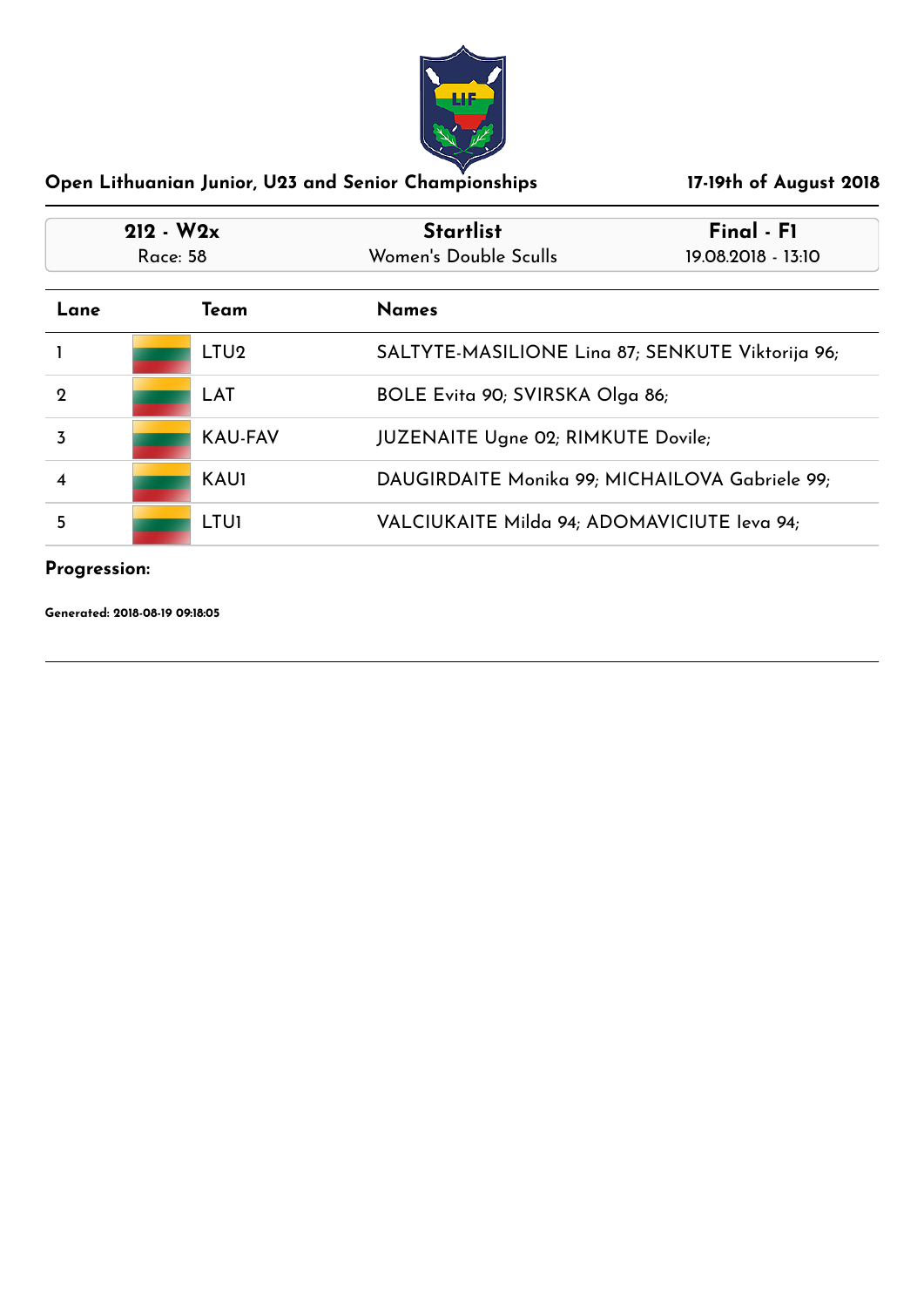

| $213 - W4$<br>Race: 59 |        | <b>Startlist</b><br>Women's Four                                                          | Final - F1<br>19.08.2018 - 13:20 |
|------------------------|--------|-------------------------------------------------------------------------------------------|----------------------------------|
| Lane                   | Team   | <b>Names</b>                                                                              |                                  |
|                        | TR-OG1 | OVERLINGAITE Laura 00; BARKUTE Ingrida 00;<br>URBONAITE Vytaute 00; KRALIKAITE Kamile 01; |                                  |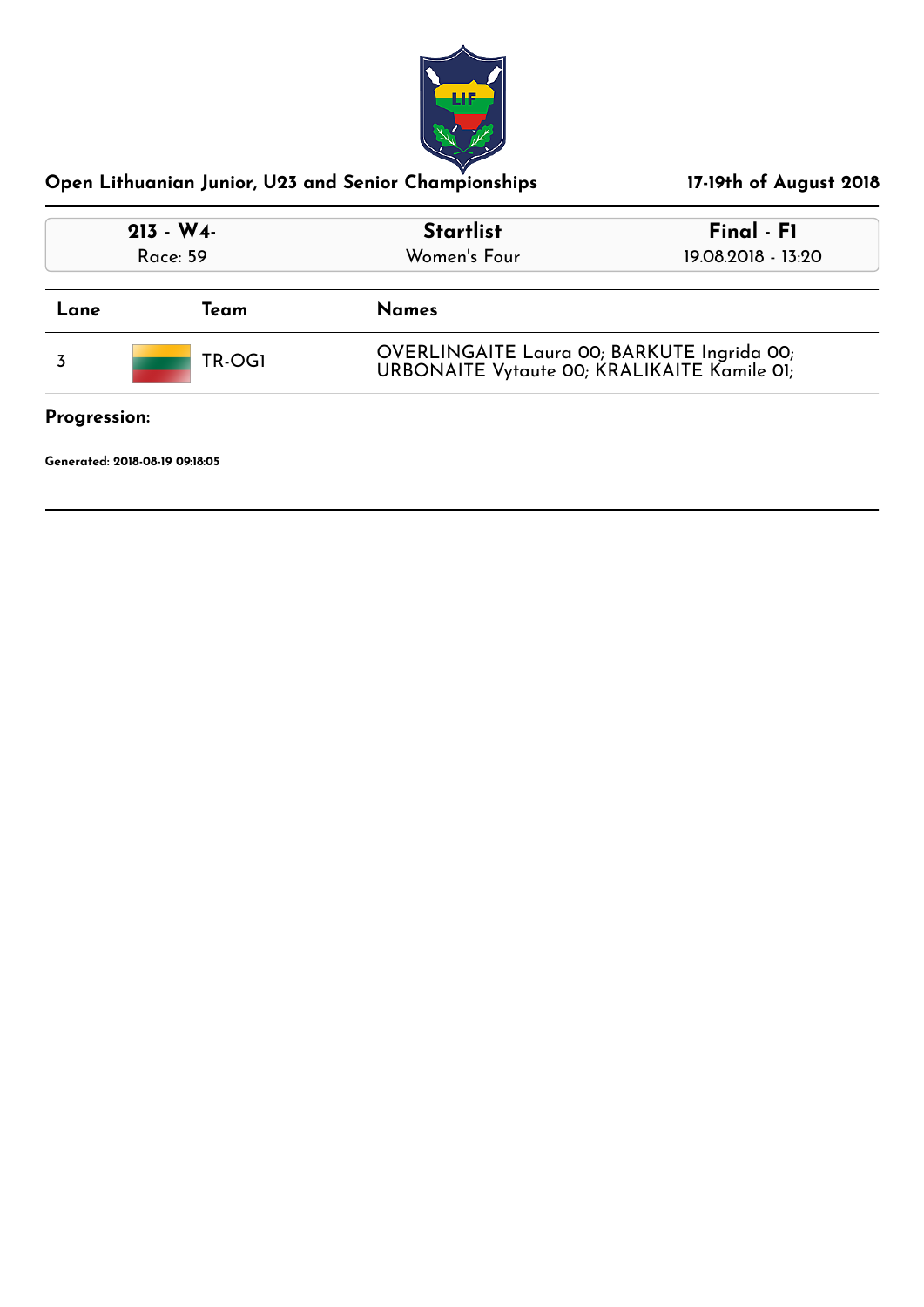

| $214 - LM2x$<br>Race: 60 |                  | <b>Startlist</b><br>Lightweight Men's Double Sculls   | Final - F1<br>19.08.2018 - 13:40               |  |
|--------------------------|------------------|-------------------------------------------------------|------------------------------------------------|--|
| Lane                     | Team             | <b>Names</b>                                          |                                                |  |
|                          | <b>KIC</b>       |                                                       | TUBIS Zygimantas OI; PLAUSKA Tomas 88;         |  |
| 2                        | <b>TRA1</b>      | OO;                                                   | NESCERENKO Arturas 00; SLIMANAVICIUS Ricardas  |  |
| $\overline{3}$           | <b>KAU</b>       | KELMELIS Arnedas 02; NOREIKA Rojus 03;                |                                                |  |
| 4                        | TRA <sub>2</sub> | KONDRATAVICIUS Dominykas 02; GOLYSENKO Vaidas<br>O(2) |                                                |  |
| 5                        | <b>PRIE</b>      |                                                       | VAITKEVICIUS Tadas 04; MATUKAITIS Danielis 00; |  |
| 6                        | <b>GEO-LTU</b>   |                                                       | SUNKLODAS Karolis 92; KANTELADZE Giorgi;       |  |

# **Progression:**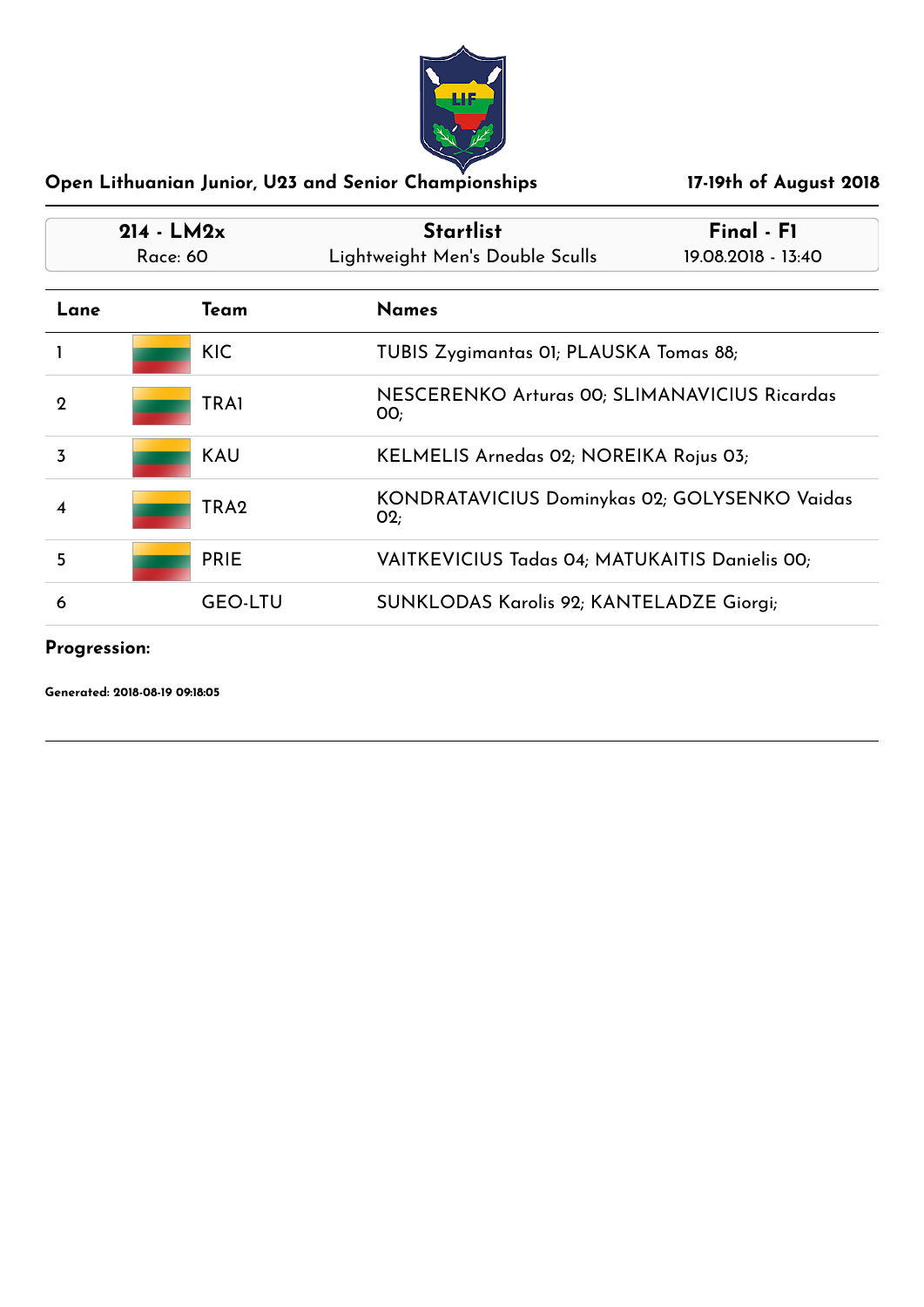

| 306 - BMIx<br>Race: 61 |            | <b>Startlist</b><br>Men's Single Sculls | Final - FB<br>19.08.2018 - 13:55 |
|------------------------|------------|-----------------------------------------|----------------------------------|
| Lane                   | Team       | <b>Names</b>                            |                                  |
| 3                      | KAU        | <b>KATKEVICIUS Matas 03;</b>            |                                  |
|                        | <b>TRA</b> | <b>BENDINSKIS Karolis 03;</b>           |                                  |
| Progression:           |            |                                         |                                  |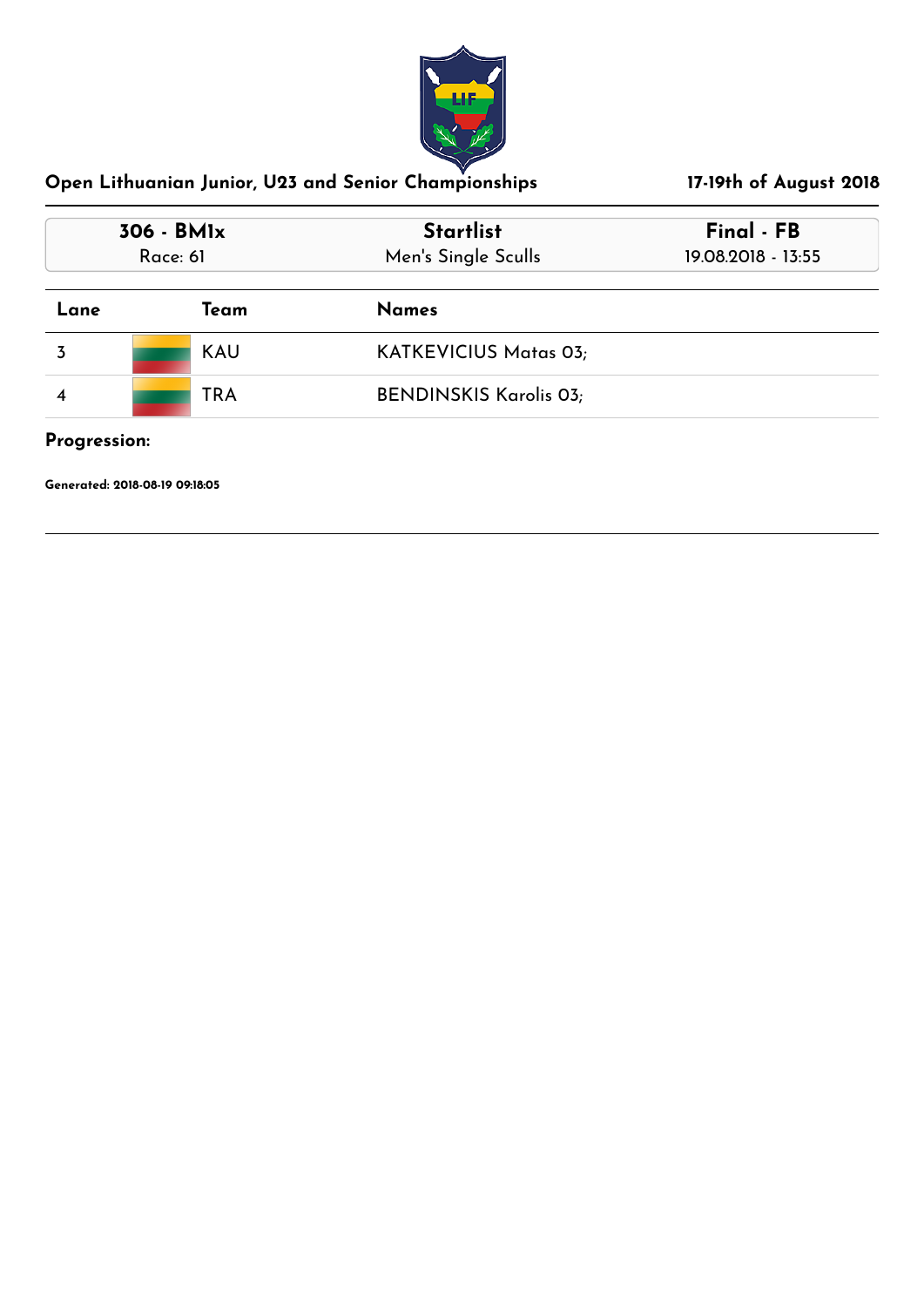

| 306 - BMIx<br>Race: 62 |                                             | <b>Startlist</b><br>Men's Single Sculls | Final - FA<br>19.08.2018 - 14:00 |
|------------------------|---------------------------------------------|-----------------------------------------|----------------------------------|
| Lane                   | Team                                        | <b>Names</b>                            |                                  |
|                        | <b>TRA</b>                                  | USCILA Modestas 03;                     |                                  |
| $\mathbf{2}$           | <b>KRSM</b>                                 | <b>KUSKEVICIUS Justas 01;</b>           |                                  |
| $\overline{3}$         | <b>BIR</b>                                  | <b>CERNEVICIUS Paulius 99;</b>          |                                  |
| 4                      | Kauno sporto<br>mokykla<br><b>Bangputys</b> | <b>BIELIAUSKAS Giedrius;</b>            |                                  |
| 5                      | VIL <sub>2</sub>                            | MATUSEVICIUS Augustinas OI;             |                                  |
| 6                      | <b>TRA</b>                                  | MASALSKIS Ignas 02;                     |                                  |

**Progression:**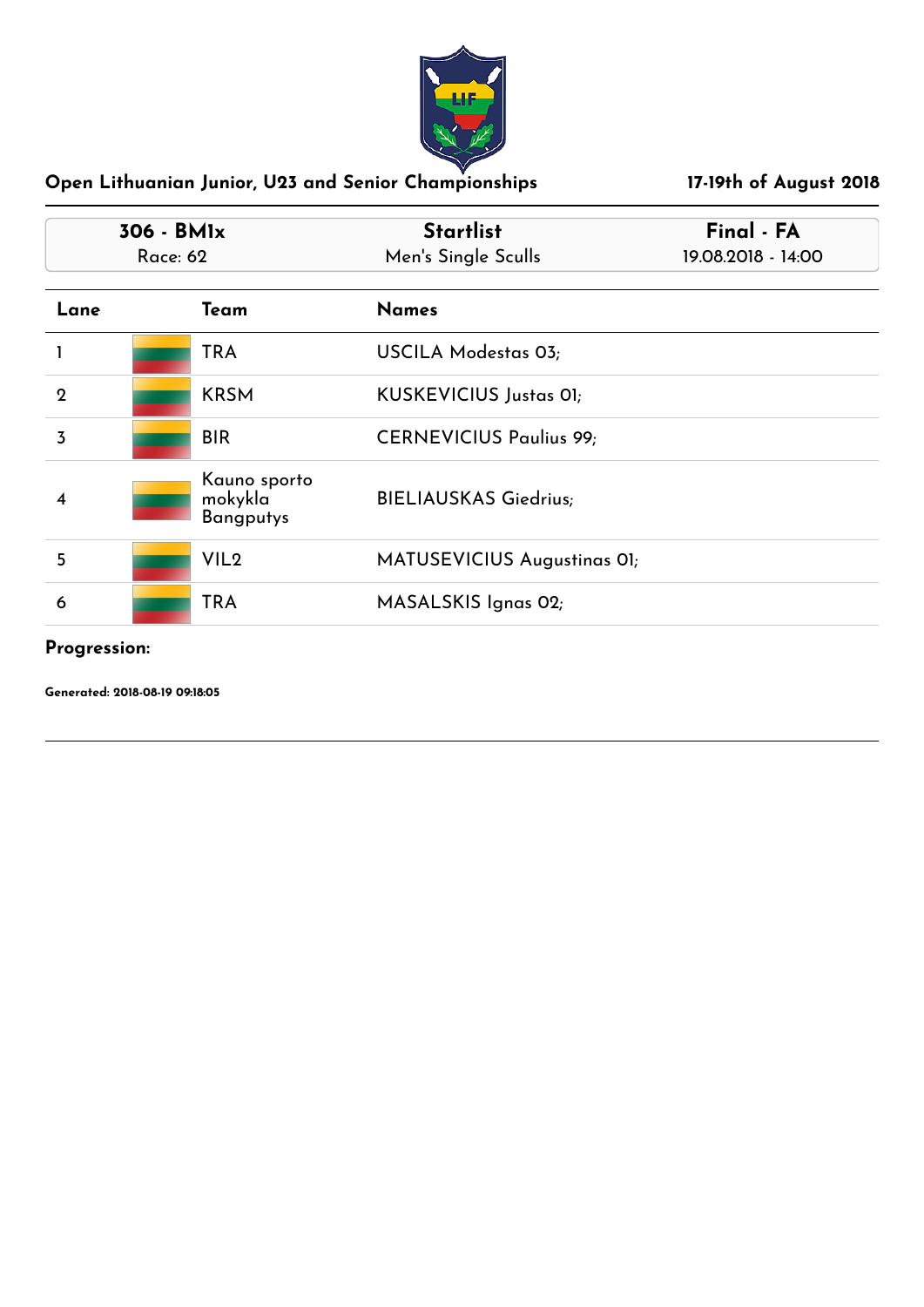

| 307 - BW4x<br><b>Race: 63</b> |                  | <b>Startlist</b><br>Women's Quadruple Sculls                                                | Final - F1<br>19.08.2018 - 14:15                                                       |  |
|-------------------------------|------------------|---------------------------------------------------------------------------------------------|----------------------------------------------------------------------------------------|--|
| Lane                          | Team             | <b>Names</b>                                                                                |                                                                                        |  |
|                               | KAU3             |                                                                                             | VAIDELYTE Laurita 03; DAMBRAUSKAITE Mija 03;<br>STUIKYTE Laura 03; VOGULYTE Gabija 00; |  |
| $\mathbf 2$                   | LTU              |                                                                                             | JUZENAITE Ugne; RIMKUTE Dovile; KAZLAUSKAITE<br>Martyna; MORKUNAITE Raminta;           |  |
| 3                             | <b>KAU1</b>      | ZILIONYTE Kamile; BRIEDYTE Gabija; DAUGIRDAITE<br>Monika 99; MICHAILOVA Gabriele 99;        |                                                                                        |  |
| 4                             | <b>KRSM</b>      |                                                                                             | BAUBAITE Guoda 02; VASKEVICIUTE Guste 04; SUKYTE<br>Ugne 02; TALACKAITE Daniele;       |  |
| 5                             | VIL              |                                                                                             | KIRSYTE Migle 01; UTKUTE Ugne 01; KOMARAITE Julija<br>00; VILENISKYTE Simona 00;       |  |
| 6                             | LTU <sub>2</sub> | SENKUTE Viktorija 96; GINEVICIUTE Agne 98;<br>MEDELINSKAITE leva 99; NEMERAVICIUTE Laurita; |                                                                                        |  |
| 7                             | KAU <sub>2</sub> | ZIUKAITE Patricija 05; SAKICKAITE Ugne 05;<br>NABAZAITE Emilija 04; AUKSTUOLYTE Saule;      |                                                                                        |  |
| $D_{\text{max}}$              |                  |                                                                                             |                                                                                        |  |

#### **Progression:**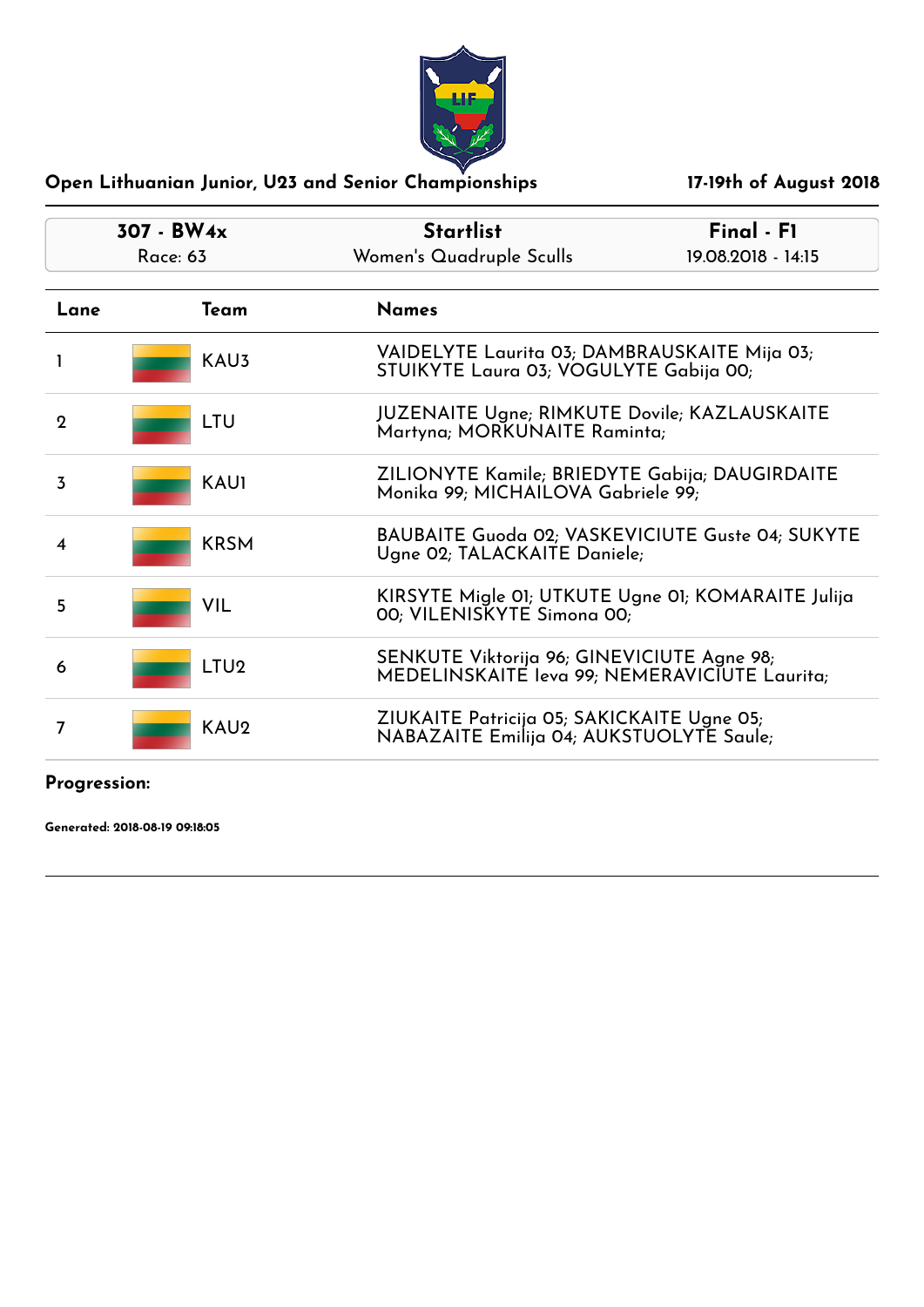

| 308 - BM2-<br>Race: 64 |                  | <b>Startlist</b>                       | Final - F1                                             |  |
|------------------------|------------------|----------------------------------------|--------------------------------------------------------|--|
|                        |                  | Men's Pair                             | 19.08.2018 - 14:25                                     |  |
| Lane                   | Team             | <b>Names</b>                           |                                                        |  |
|                        | KAU <sub>2</sub> |                                        | STANKUNAS Povilas 97; JUSKEVICIUS Mantas 98;           |  |
| 2                      | <b>KRSM</b>      |                                        | STANKUNAS Dovydas 00; STANKUNAS Domantas 00;           |  |
| 3                      | KIC1             |                                        | MIKELIONIS Aras 00; BENDZIUS Rokas 00;                 |  |
|                        | KIC <sub>2</sub> | KUNDROTAS Vilius 02; RAZMA Ramunas 01; |                                                        |  |
| 5                      | $IK8+$           | 96;                                    | <b>EDVARDSEN Edvin Nordheim 96; KETURAKIS Laurynas</b> |  |

# **Progression:**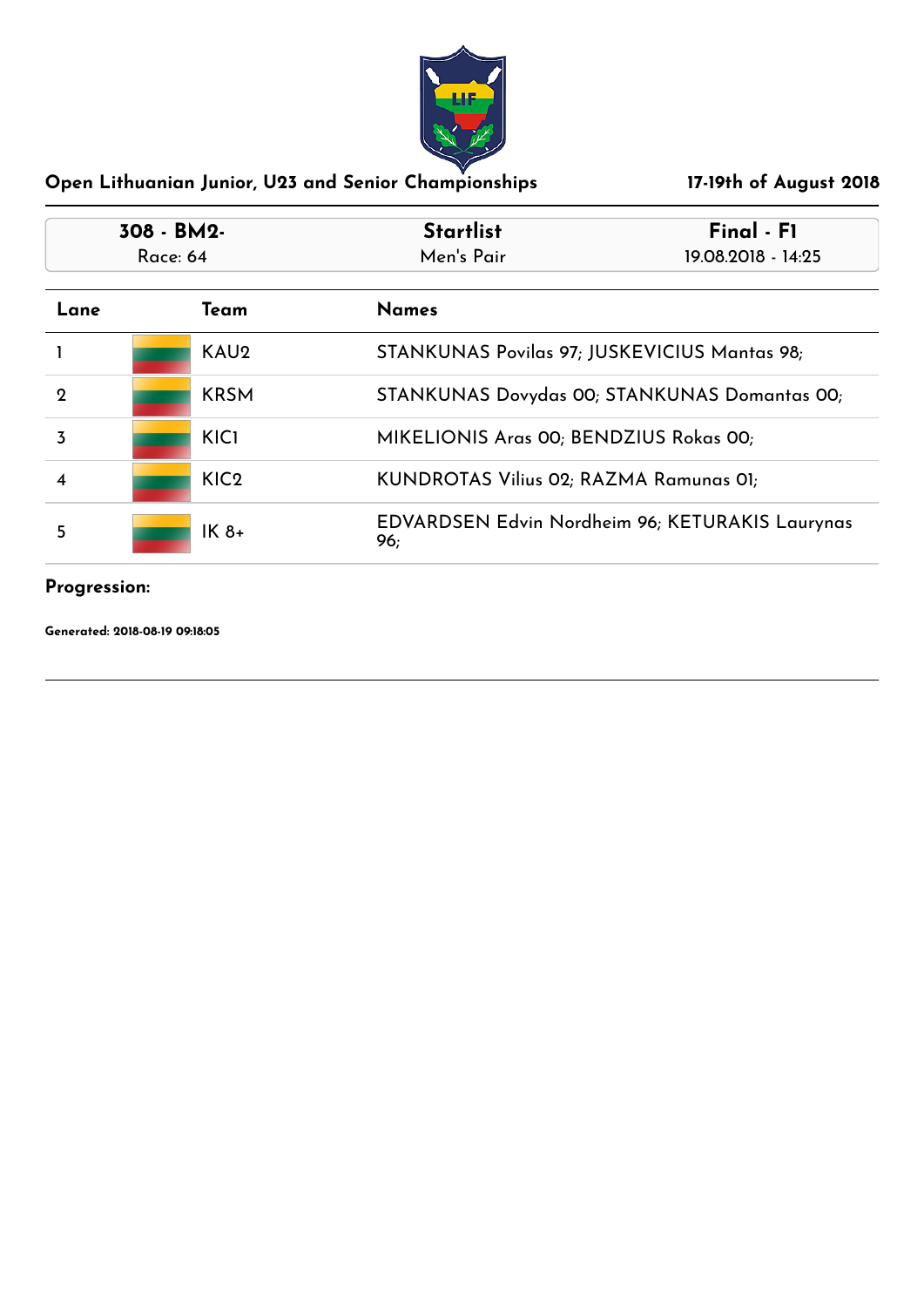

| 309 - BW8+<br>Race: 65 |             | <b>Startlist</b>                                                                                                                                                                                                            | Final - F1         |
|------------------------|-------------|-----------------------------------------------------------------------------------------------------------------------------------------------------------------------------------------------------------------------------|--------------------|
|                        |             | Women's Eight                                                                                                                                                                                                               | 19.08.2018 - 14:35 |
| Lane                   | Team        | <b>Names</b>                                                                                                                                                                                                                |                    |
| 3                      | <b>KICI</b> | VENCKUTE Zivile 03; SOBUTAITE Karina 03;<br>MONKEVICIUTE Gabija 03; AUGUSTINAITE Beatrice 04;<br>COMAITE Aiste 04; JONAUSKAITE Dainida 04;<br>KOMAROVA Vitalija 01; SIMKUTE Karolina 02; RUBINAS<br>Povilas 03;             |                    |
|                        | LTU         | BEZUBOVAITE Egle 00; PUTNAITE Vilmante 02;<br>SARKAUSKAITE Gabija 02; VOGULYTE Gabija 00;<br>OVERLINGAITE Laura 00; BARKUTE Ingrida 00;<br><b>KRALIKAITE Kamile 01; URBONAITE Vytaute 00;</b><br><b>SAPARAVICIUS Jonas;</b> |                    |
| <b>Progression:</b>    |             |                                                                                                                                                                                                                             |                    |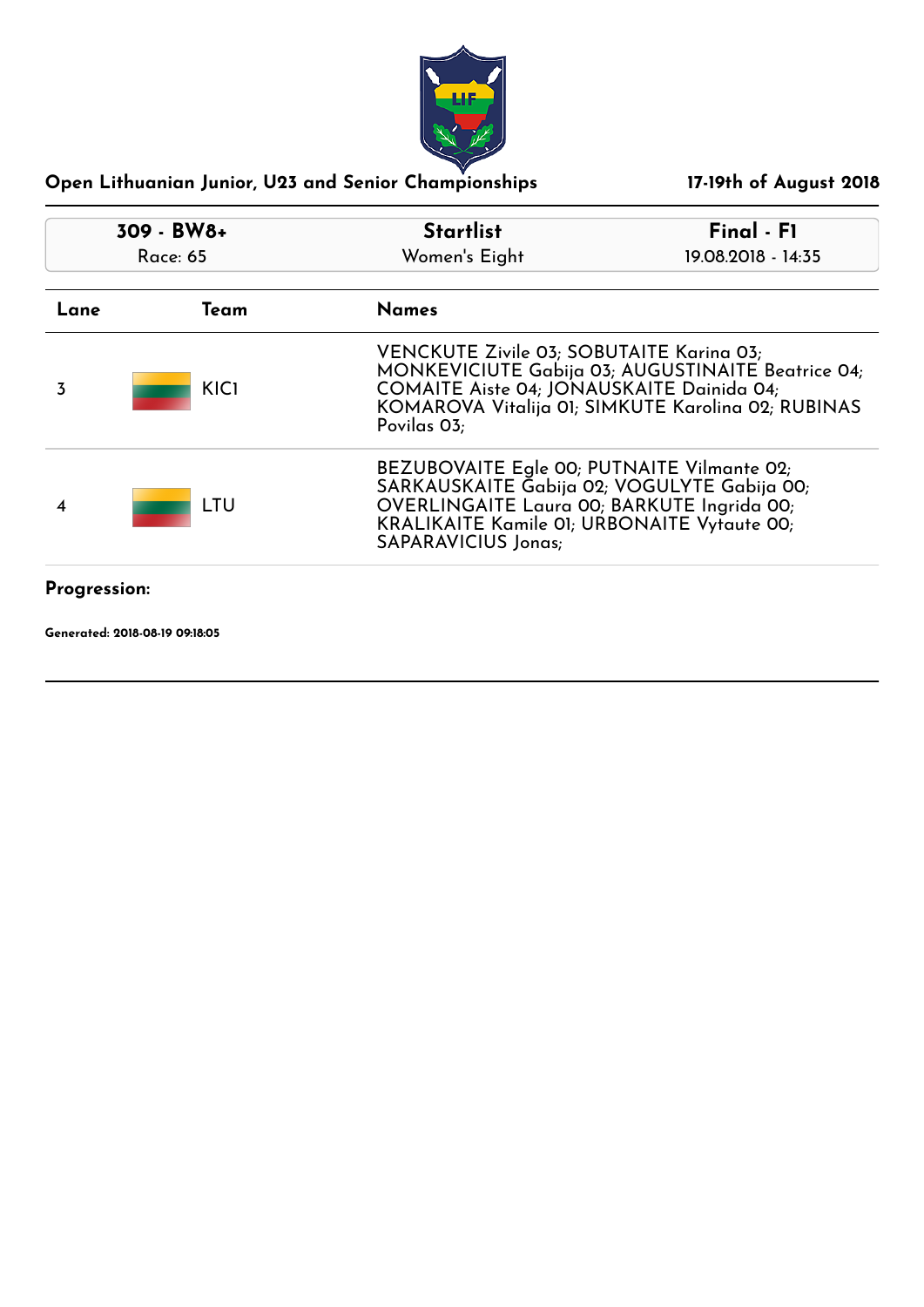

| $310 - BM2x$<br>Race: 66 |             | <b>Startlist</b>                                     | Final - FB<br>19.08.2018 - 14:45 |
|--------------------------|-------------|------------------------------------------------------|----------------------------------|
|                          |             | Men's Double Sculls                                  |                                  |
| Lane                     | Team        | <b>Names</b>                                         |                                  |
| $\Omega$                 | <b>KUP</b>  | CIULIEPA Justinas 02; RIAUBA Domantas 04;            |                                  |
|                          | <b>TRA</b>  | BAREIKA Donatas 03; KOZLOVSKIJ Arnold 00;            |                                  |
|                          | <b>BIR</b>  | <b>CERNEVICIUS Matas 05; DAUNORAVICIUS Ignas 05;</b> |                                  |
| 5                        | <b>KAU1</b> | VENCLAVICIUS Lukas 04; GRIGONIS Julius 03;           |                                  |

#### **Progression:**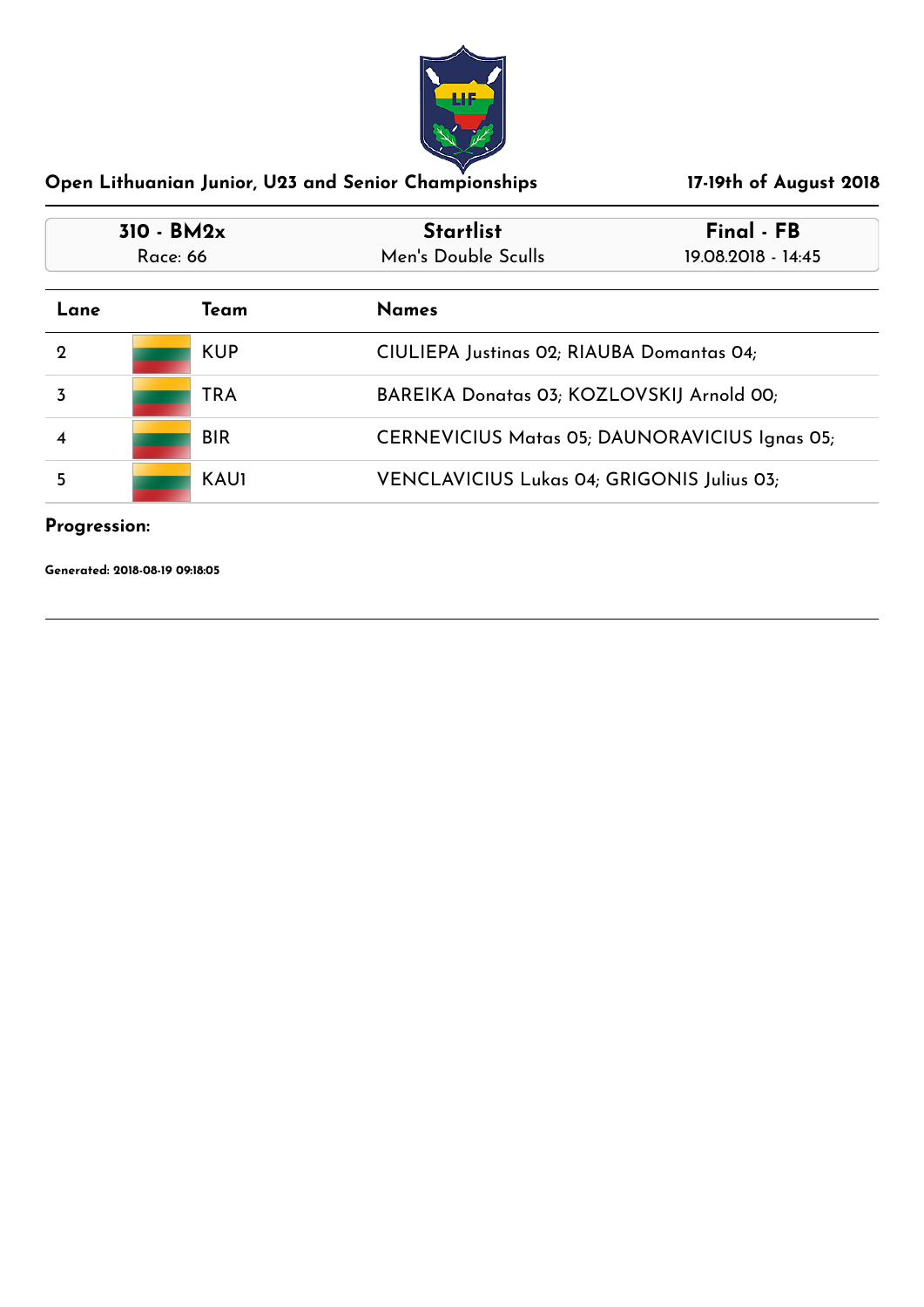

| 310 - BM2x<br>Race: 67 |                  | <b>Startlist</b>                                | Final - FA                                       |
|------------------------|------------------|-------------------------------------------------|--------------------------------------------------|
|                        |                  | Men's Double Sculls                             | 19.08.2018 - 14:50                               |
| Lane                   | Team             | <b>Names</b>                                    |                                                  |
|                        | KAU <sub>3</sub> |                                                 | SKAMAROCIUS Paulius 02; SARKAUSKAS Gediminas 02; |
| 2                      | <b>VIL-FAV</b>   | MASANAUSKAS Titas 01; PRUSINSKAS Virgilijus 01; |                                                  |
| 3                      | KAU <sub>2</sub> | GREIVYS Aidas 02; VOZNIKAS Arnoldas 02;         |                                                  |
| 4                      | LTU              | KELMELIS Armandas; MURAVJOV Artur;              |                                                  |
| 5                      | <b>VIL</b>       | NIENIUS Gvidas 99; MAROCKA Domantas 00;         |                                                  |
| 6                      | <b>VIL-TRA</b>   | LESAUSKAS Julius 98; NIENIUS Dziugas 97;        |                                                  |

#### **Progression:**